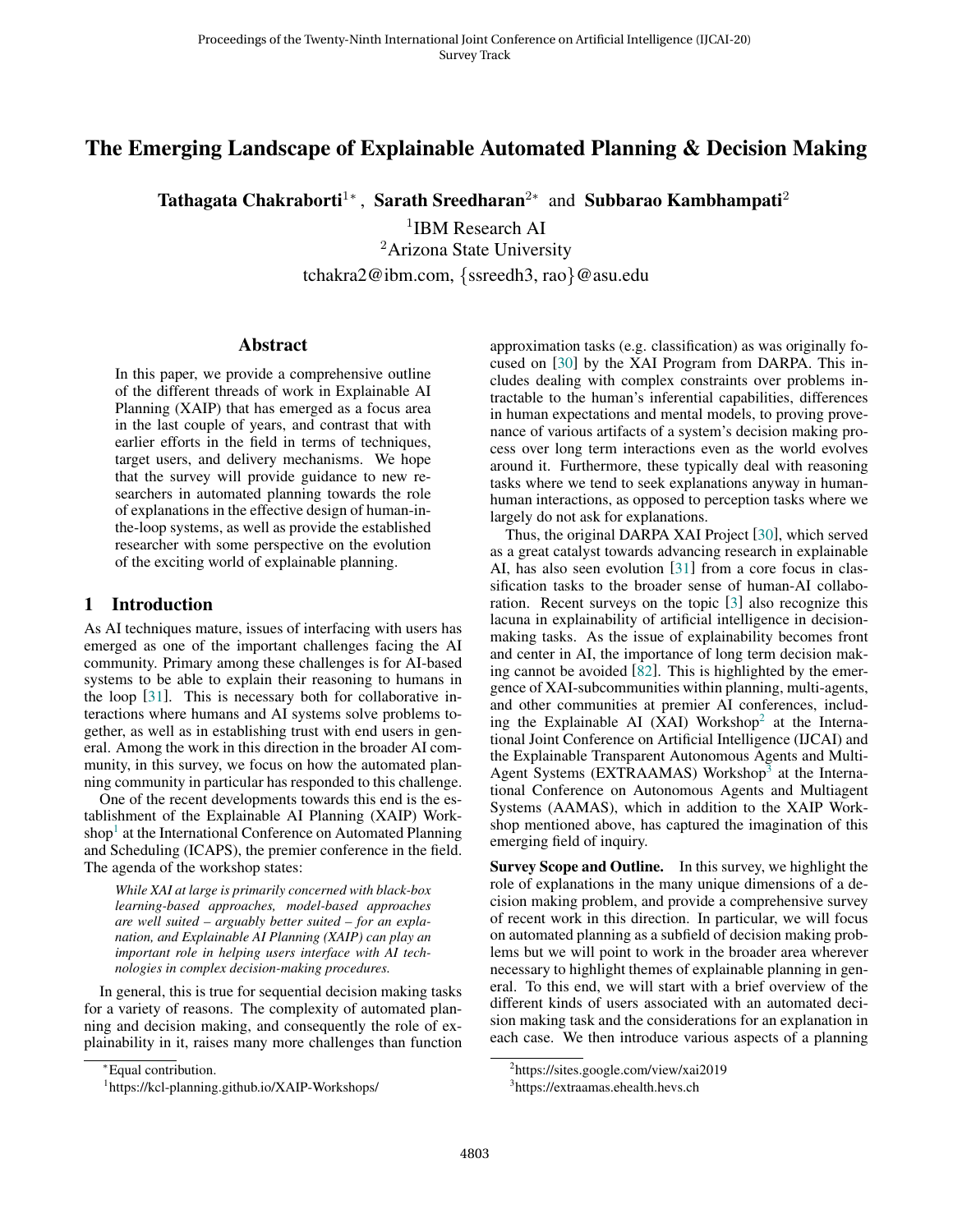task formally and delve into a survey of existing works that tackle the explanation problem in one or more of these dimensions, while comparing and contrasting the properties of such explanations. Finally, we will conclude with a summary of emerging trends in XAIP research.

Out of scope. In the survey, we focus exclusively on explanations of a plan as a solution of a given planning problem. We will not cover meta planning problems such as *goal reasoning* [\[66;](#page-8-1) [17;](#page-6-1) [60\]](#page-8-2), or open world considerations in the explanation of plans that fail [\[32\]](#page-7-2). We will also not cover novel behaviors in pursuit of explainability: e.g. the generation of *explicable plans* [\[87\]](#page-8-3) that conform to user expectations and are thus not required to be explained, or the design of environments to facilitate the same [\[46\]](#page-7-3). For a detailed treatise of the same, we refer the reader to [\[11\]](#page-6-2). Other topics excluded are execution time considerations, such as in [\[49\]](#page-7-4).

# 2 The Many Faces of XAIP

The primary considerations in the design of explainable systems is the consideration of the persona of the explainee. This is true for explaianble AI in general [\[89\]](#page-8-4) but also acknowledged to be crucial to the XAIP scene as well [\[48\]](#page-7-5).

- *End user:* This is the person who interacts with the system in the form of a user. For a planning system, this may be the human teammate in a human-robot team [\[13\]](#page-6-3) who is impacted by, or is a direct stakeholder in the plans of the robot, or user collaborating with an automated planner in a decision support setting [\[29\]](#page-6-4).
- *Domain Designer:* This is the person involved in the acquisition of the model that the system works with: e.g. the designer of goal-oriented conversation systems [\[69\]](#page-8-5).
- *Algorithm Designer:* The final persona is that of the developer of the algorithms themselves: e.g. in the context of automated planning systems, this could be someone working on informed search. The domain designer is distinct from the algorithm designer and may even not have any overlap in expertise (e.g. [\[69\]](#page-8-5)).

# 3 The Decision Making Problem

A sequential decision making or planning problem Π is defined in terms of a transition function  $\delta_{\Pi} : A \times S \to S \times \mathbb{R}$ , where  $A$  is the set of capabilities available to the agent,  $S$ is the set of states it can be in, and the real number denotes the cost of making the transition.  $\delta$  thus describes how an agent behaves in the world in terms of its capabilities – what those capabilities depend on and how they change the state of the world. The planning algorithm  $\mathbb A$  solves  $\Pi$  subject to a desired property  $\tau$  to produce a plan or policy  $\pi$ , i.e.  $A : \Pi \times \tau \mapsto \pi$ . Here,  $\tau$  may represent different properties such as soundness, optimality, and so on. We refer to the optimal or best plan, that optimizes  $\tau$ , as  $\pi^*$ .

• Plan  $\pi = \langle a_i, a_2, \ldots, a_n \rangle, a_i \in A$  that transforms the current state  $I \in S$  of the agent to its goal  $G \in S$ , i.e.  $\delta_{\Pi}(\pi, I) = \langle G, \sum_{a_i \in \pi} c_i \rangle$ . The second term in the output denotes the plan cost  $c(\pi)$ . A plan is thus a sequence of actions or a course of action that an agent can take to achieve its goal, given a description of the world.

|                    | Algorithm-based<br>Explanations | Model-based Explanations<br>Model Reconciliation<br><b>Inference Resolution</b> |  |     |
|--------------------|---------------------------------|---------------------------------------------------------------------------------|--|-----|
| End User           |                                 |                                                                                 |  |     |
| Domain Designer    |                                 |                                                                                 |  | n/a |
| Algorithm Designer |                                 |                                                                                 |  |     |

• Policy  $\pi : s \mapsto a, a \in A, \forall s \in S$  provides a mapping from any state  $s$  of the agent to the desired action  $a$  to be taken in that state. A policy tells the agent how to behave in any given state of the world, as opposed to a plan which prescribes a sequence of actions given the current state to reach a specified goal state.

While specific decision making tasks have more nuanced definitions characterizing what forms states and actions can take, how the transition function is defined, etc. for the purposes of this survey, this abstraction should be enough for the general audience to grasp the salient features of a decision making task and relevant XAIP concepts.

# 3.1 The Explanation Process

The explanation process of a planning problem proceeds as follows, with a question from the explainee about the current solution of a given planning problem, and the explainer (the XAIP system) coming up with an explanation for it:

Q. *"Why*  $\pi$ ?" or *"Why not*  $\pi$ '?"

Here,  $\pi'$  is a *foil* [\[55\]](#page-7-6) and may be either stated explicitly, implicitly, or even partially (leading to a set of foils) in the questions. $4$  Examples of foils would be:

- *"Why*  $a \notin \pi$ ?" is a partial foil where all plans with action a in them are the foils.
- The original question *"Why* π*?"* where the implicit foil is "as opposed to all other plans  $\pi'$ ".
- A. An explanation  $\mathcal E$  ensures that the explainee can compute  $\mathbb{A} : \Pi \times \tau \stackrel{\mathcal{E}}{\mapsto} \pi$  and verify that either:

 $\mathbb{A} : \Pi \times \tau \not\stackrel{\mathcal{E}}{\mapsto} \pi' ;$  or  $\mathbb{A}: \Pi \times \tau \stackrel{\mathcal{E}}{\mapsto} \pi'$  but  $\pi \equiv \pi'$  or  $\pi > \pi'$  (the criterion for comparison may be cost, preferences, etc.).

The point of an explanation is thus to establish the property  $\tau$  of  $\pi$  given a problem  $\Pi$  and a algorithm A. The Q&A continues until the explainee is satisfied.

# 3.2 Explanation Artifacts: Algorithm/Model/Plan

From the definition of the decision making task, there are many components at play here which can contribute to an explanation. The system can explain the steps made in A while solving a problem to the debugger / algorithm designer. It can explain artifacts of the problem description Π that led to the decision: these are model-based algorithm-agnostic explanations and are more useful to end users. It can also communicate characteristics of  $\pi$  as an explanation.

<span id="page-1-0"></span><sup>&</sup>lt;sup>4</sup>These questions are shorthand for more specific questions [\[20;](#page-6-5) [24\]](#page-6-6) in explanatory dialogue, such as: *"What goal is action* a *supporting in the plan*  $\pi$ ?". These generally lead to partial plans and foils that can be compiled into the more generic questions above.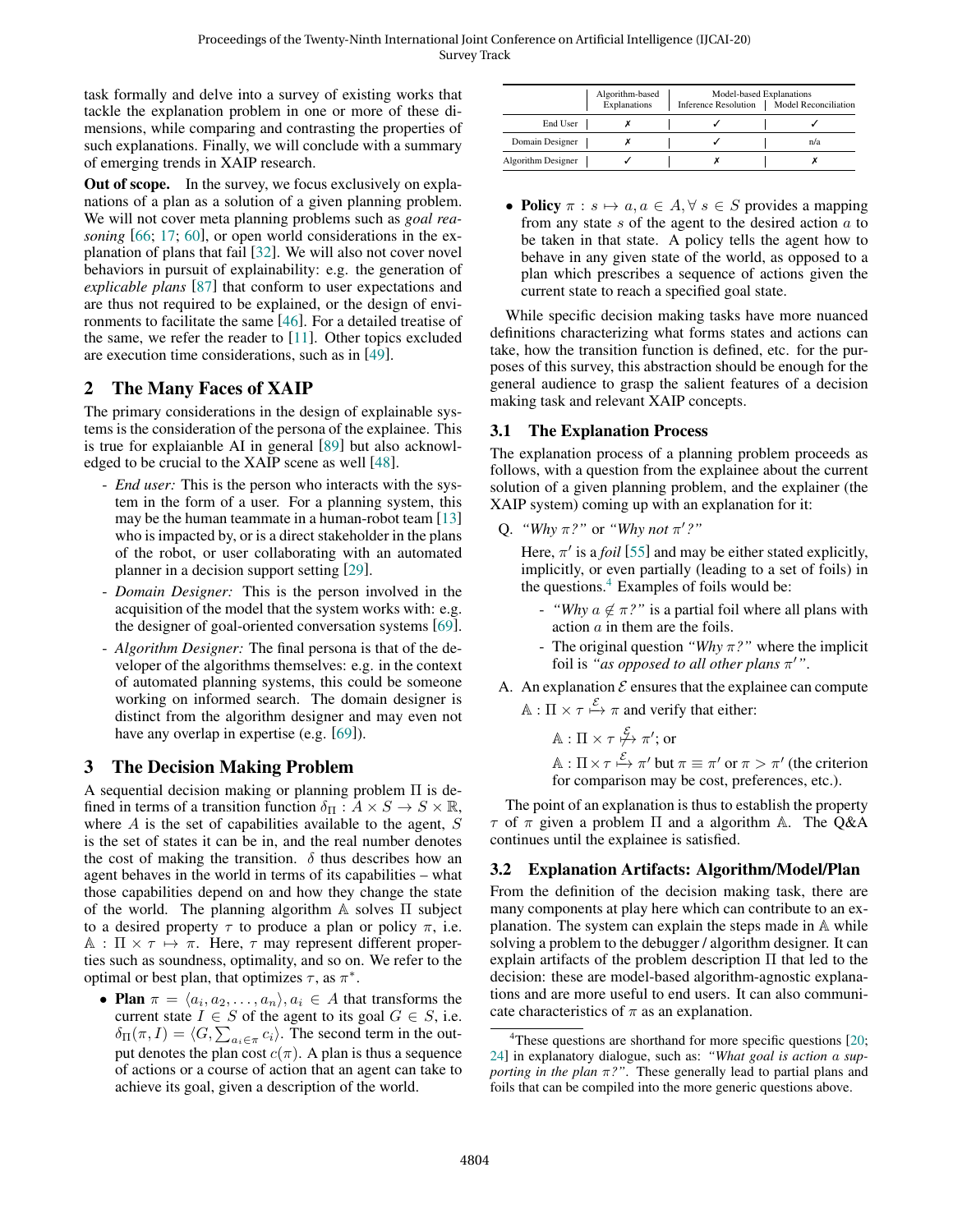It is interesting to note that this sort of a distinction can be seen in the literature on explainable machine learning as well. For example, LIME [\[59\]](#page-7-7) interfaces with the explainee at the level of outputs only, i.e. the classification choices made (corresponding to plans computed in our setting) – it is also algorithm dependent since it reveals (albeit simplified) details of the learned model to the user. Approaches like [\[62\]](#page-8-6), on the other hand, are purely algorithm dependent requiring the explainee to visualize the internal representations learned by the algorithm at hand. Other works such as [\[18\]](#page-6-7) provide algorithm independent explanations in terms of the input data and black box learners, similar to model-based explanations in our case that use the input problem definition as the basis of an explanation and not the inference engine.

### 3.3 Properties of Explanations

Social, Selective, and Contrastive. Looking at how humans explain their decisions to each other can provide great insight on the desired properties of an explanation. Miller in [\[55\]](#page-7-6) provides an insightful survey of lessons learned from social sciences and how they can impact the informed design of explainable AI systems. He outlines three key properties for consideration: *social* in being able to model the expectations of the explainee, *selective* in being able to select explanations among several competing hypothesis, and *contrastive* in being able to differentiate properties of two competing hypothesis. The contrastive property in particular has received a lot of attention [\[34;](#page-7-8) [54\]](#page-7-9) in the XAIP community.

Local versus Global Explanations. Another consideration is whether an explanation is geared towards a particular decision (local), e.g. LIME [\[59\]](#page-7-7), or they are for the entire model (global), e.g. TCAV  $[42]$  – for a planning problem this distinction can manifest in many ways: whether the explanation is for a given plan versus if it is for the model in general.

Abstractions. One final approach we want to highlight is the use of abstractions: this is especially useful if the model of decision-making is too complex for the explainee and a simplified model can provide more useful feedback [\[59\]](#page-7-7).

# 4 Algorithm-based Explanations

We first look at attempts to explain the underlying planning algorithm. This is quite useful for debugging: e.g. [\[51\]](#page-7-11) provides an interactive visualization of the search tree for a given problem. Another case is where the explanation methods are particularly tailored for specific algorithms. Such explanatory methods have become quite common in explaining decisions generated by deep reinforcement learning: [\[27\]](#page-6-8) uses perturbation based saliency maps for explaining a policy learned by asynchronous advantage actor-critic algorithms, [\[36\]](#page-7-12) uses more selective saliency maps for dueling deep Q-network, and [\[44\]](#page-7-13) learns finite-state representations (Moore machine) that can represent RL policies learned by RNNs.

A closely related thread of research involves the development of algorithms with built-in capability for the generating explanations. Examples include RL techniques that work with decomposed reward functions to allow for explanations in those terms  $(37; 2)$  and the use of multi-objective methods to support qualitative attributes [\[75;](#page-8-7) [76\]](#page-8-8).

# 5 Model-based Explanations

Majority of works in XAIP look at algorithm-agnostic methods for generating explanations since properties of a solution can be evaluated independently of the method used to come up with it, given the model of the decision making task. As opposed to debugging settings where the algorithm has to be investigated in more detail, end users typically care about model-based algorithm-agnostic explanations more so that services  $[7]$  can be built around it.<sup>[5](#page-2-0)</sup> Approaches in this category deal with two considerations: 1) the inferential capability; and/or 2) the mental model of the user. When both of these are aligned, there is no need to explain.

### 5.1 Inference Reconciliation

Users have considerably less computational ability (let's say  $\mathbb{A}^H$ ) than a planner. In this situation:

$$
\mathbb{A} : \Pi \times \tau \mapsto \pi
$$
 and  $\mathbb{A}^H : \Pi \times \tau \not\mapsto \pi$ 

An explanation here is supposed to reconcile the inferential power of the user and the planner:

$$
\mathbb{A}^H : \Pi \times \tau \xrightarrow{\mathcal{E}} \pi
$$

In order to help the inference process of the user, there are usually two broad approaches (not necessarily exclusive): (a) Allow the user to raise specific questions about a plan and engage in explanatory dialogue; and (b) leverage abstraction techniques to allow the user to better understand the plan.

Investigatory Dialogue. With a few exceptions, most of the methods that engage in explanatory dialogue look at queries contrasting the given plan with a foil (implicit or explicit). Authors in [\[88\]](#page-8-9) discuss how such approaches can have interesting applications in cyber-physical systems (CPSs), while in [\[69\]](#page-8-5) authors showed how such questions can help in model acquisition tasks as well.

#### $Q_1$ : *"Why is this action in this plan or why*  $a \in \pi$ ?"

Among recent approaches for answering this, [\[4;](#page-6-11) [63\]](#page-8-10) use a causal link chain originating at  $a$  that can be traced to the goal. There has been a long history of using such information as ways to characterize plans in the context of plan modification and reuse. For example, [\[80\]](#page-8-11) employs regression from goal to identify initial state conditions relevant to the goal. Similarly [\[39\]](#page-7-15) looks at using PRIAR style [\[40\]](#page-7-16) validation annotations to extract "g-features" that includes task effect annotations that support the goal. The explanations here thus take the form of a subset of the model  $\mathcal{E} \subseteq \Pi$  that effectively explains the role of the action by pointing out the preconditions of successive actions that are being supported by the plan in question. While these works do not specifically talk about any selection criterion for the explanation content, recent work [\[8\]](#page-6-12) has shown how such information can be minimized.

This type of explanatory dialogue has also been investigated in the context of agents designed around the beliefdesire-intention model, as described in [\[1;](#page-6-13) [83;](#page-8-12) [84\]](#page-8-13). These

<span id="page-2-0"></span><sup>&</sup>lt;sup>5</sup>Such domain-independent services and off-the-shelf software like VAL [\[35\]](#page-7-17) that has often been used as a subroutine in XAIP techniques – can prove to be very useful in driving adoption for planning and decision-making algorithms in general.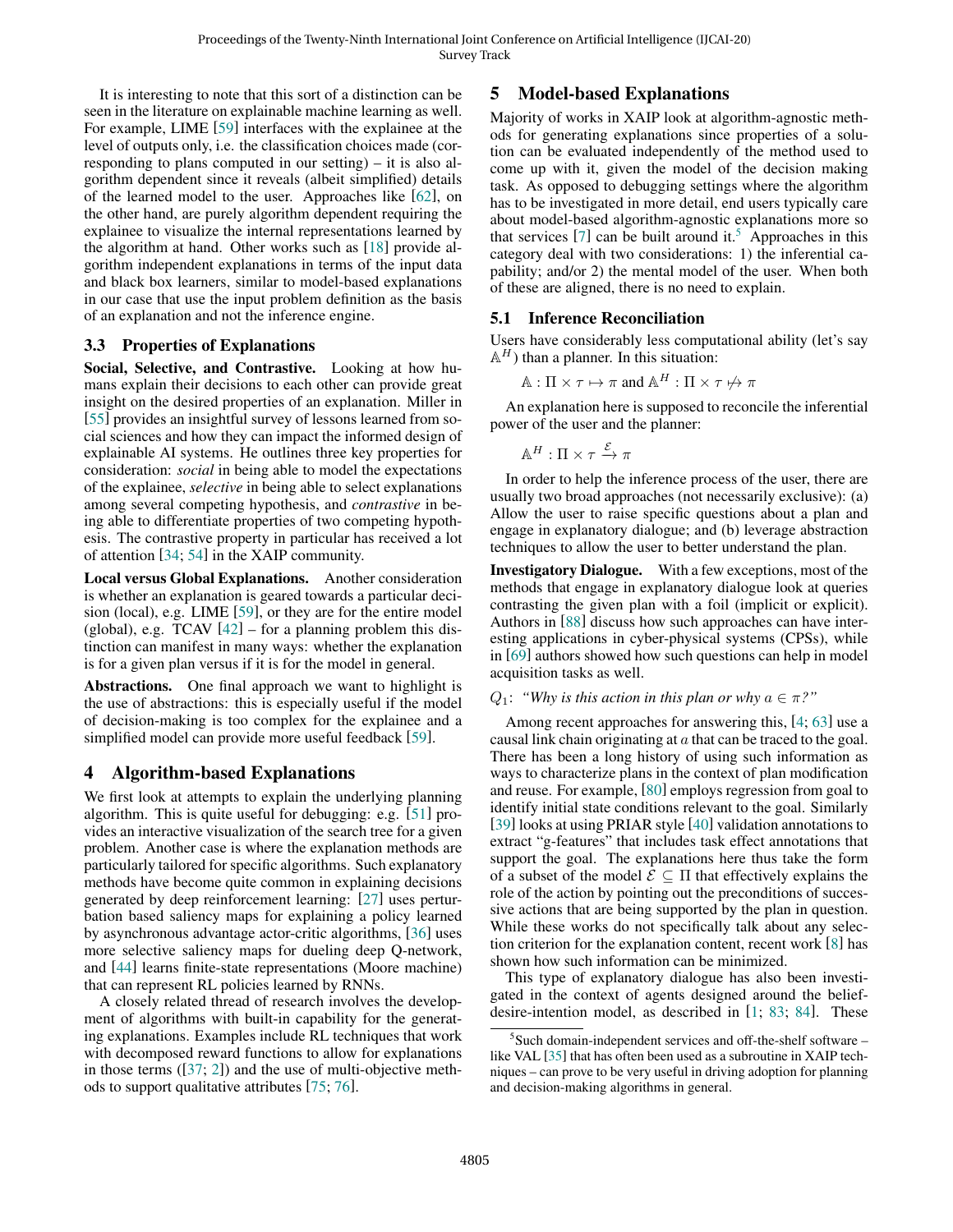works explain why a particular action was chosen in the context of a specific agent execution trace. Explanations in these works generally consist of the preconditions of the queried action that were met, along with information about previous actions that are relevant to the execution. These explanations also include a contrastive aspect since for choice nodes in the agent program, the explanation includes why the current executed branch was preferred over the alternatives.

### $Q_2$ : "Why not this other plan  $\pi'$ ?"

This is the case where a contrastive foil is explicitly considered. Authors in [\[7;](#page-6-10) [45\]](#page-7-18) assume that the foils specified by the user can be best understood as constraints on the plans they are expecting: e.g. a certain action or sequence of actions to be included/excluded. The explanation is then to identify an exemplary plan or policy that satisfies those constraints thus demonstrating how the computed plan is better. Authors in [\[20\]](#page-6-5), on the other hand, expect the user queries to be expressed in terms of plan properties which are user-defined binary properties that apply to all valid plans for the problem. The explanation then takes the form of other plan properties that are entailed by those properties. This is computed using oversubscription planning with plan properties as goals.

Such methods have also been investigated in the context of RL to train alternate policies based on user questions and contrast them against the original one by comparing the expected outcomes of each [\[81\]](#page-8-14). Similarly, authors in [\[57\]](#page-7-19) generate contrastive explanations by using generative models to create counterfactual states that shows the closest state where a foil action would have been chosen by the agent.

### $Q_3$ : *"Why is this policy optimal, i.e.*  $\pi(s) = a \wedge \pi(s) \neq a'$ ?"

Such questions are pursued particularly in the context of MDPs: authors in [\[41\]](#page-7-20) phrase explanations in terms of the frequency with which the current action would lead the agent to high-value states, while authors in [\[19\]](#page-6-14) looked at such questions in a specific application context with explanations that show how the action allows for the execution of more desirable actions later. The latter additionally employs a casebased explanation technique to provide historical precedents about the results of the actions. Authors in [\[37\]](#page-7-14) answer questions over  $a$  being preferred over  $a'$  by illustrating how the actions affect the total value in terms of various humanunderstandable components of the reward function. The approach in [\[76\]](#page-8-8) justifies a policy in a multi-objective MDP by presenting alternative policies where one of the objectives is going to be higher than in the current policy and showing how improving that objective had led to an overall worse policy.

Among these works, [\[41;](#page-7-20) [19;](#page-6-14) [37;](#page-7-14) [20\]](#page-6-5) aim for minimal explanations as a means of selection. Moreover, [\[37\]](#page-7-14) and [\[20\]](#page-6-5) could be considered social as they at least specifically try to frame explanations in human understandable terms.

#### Q4: *"Why is* Π *not solvable?"*

There are several ways to surface to the user the constraints in the problem that are leading to unsolvability.

Excuses. One approach would be to transform the given problem to a new one so that the updated problem is now solvable and provide the model fix as an explanation of why the original problem was unsolvable.

$$
\Pi \mapsto \Pi' \text{ so that } \mathbb{A} : \Pi' \times \tau \nleftrightarrow \phi
$$

$$
\mathcal{E} \leftarrow \Pi \Delta \Pi'
$$

These are called excuses [\[25\]](#page-6-15): here the authors identify a set of static initial facts to update by framing it as a planning problem. It is possible to impose selection strategies in this framework by associating costs to the various excuses.

Abstractions. An alternative transformation on the problem would be to find a simpler version of the given problem which is still unsolvable and highlight the problems there.

$$
\mathcal{E} \leftarrow Abs(\Pi)
$$
 so that  $\mathbb{A}: \mathcal{E} \times \tau \mapsto \phi$ 

These are called model abstractions and have been used in [\[21;](#page-6-16) [72;](#page-8-15) [74\]](#page-8-16) to reduce the computational burden on the user. The approach in [\[74\]](#page-8-16) also leverages temporal abstractions in the form of intermediate subgoals to illustrate why possible foils fail. Use of abstractions is, of course, not confined to explanations of unsolvability: recent work [\[50\]](#page-7-21) used abstract models defined over simpler user-defined features to generate explanations for reinforcement learning problems in terms of action influence. The method discussed in [\[39\]](#page-7-15) also allows for causal link explanations for abstract tasks, such as in HTN planning [\[63\]](#page-8-10). The use of plan properties by [\[20\]](#page-6-5), interpretable state representations in [\[81\]](#page-8-14), and subsets of state factors in [\[41\]](#page-7-20) are more examples of the use of abstraction schemes to simplify the explanation process.

Certificates. Finally, authors in [\[22\]](#page-6-17) look at a different way to approach the unsolvability issue by creating inductive certificates for the initial states that captures all reachable states. They have also investigated axiomatic systems that can generate proofs for task unsolvability [\[23\]](#page-6-18). Such certificates (represented, for example, as a binary decision diagram) can be quite complicated and are not meant to be consumed by end users, but provide useful debugging information to domain designers, algorithm designers, and AI assistants.

### 5.2 Model Reconciliation

One of the recurring themes in human-machine interaction is the "mental models" of users  $[6]$  – users of software systems often come with their own preconceived notions and expectations of the system that may ore may not be borne out by the ground truth. For a planning system, this means that even if it is making the best plans it could, the human-in-the-loop is evaluating those plans with a different model, i.e. their mental model of the problem, and may not agree to its quality. Differences in models between the user and the machine appear in many settings, such as in drifting world models over long terms interactions [\[5\]](#page-6-20), search and rescue settings where there are internal and external agents with different views into the world [\[13\]](#page-6-3), in intelligent tutoring systems between the student and the instructor [\[28\]](#page-6-21), in smart rooms with distributed sensors [\[8\]](#page-6-12), and so on. This model difference, along with inferential limitations of the human, is thus the root cause of the need for explanations from the end user persona.

In [\[15\]](#page-6-22), the original work on this topic, we posit that explanations can no longer be a "soliloquy" in the agent's own model but must instead consider and explain in terms of these model differences. The process of explanations is then one of *reconciliation* of the systems model and the human mental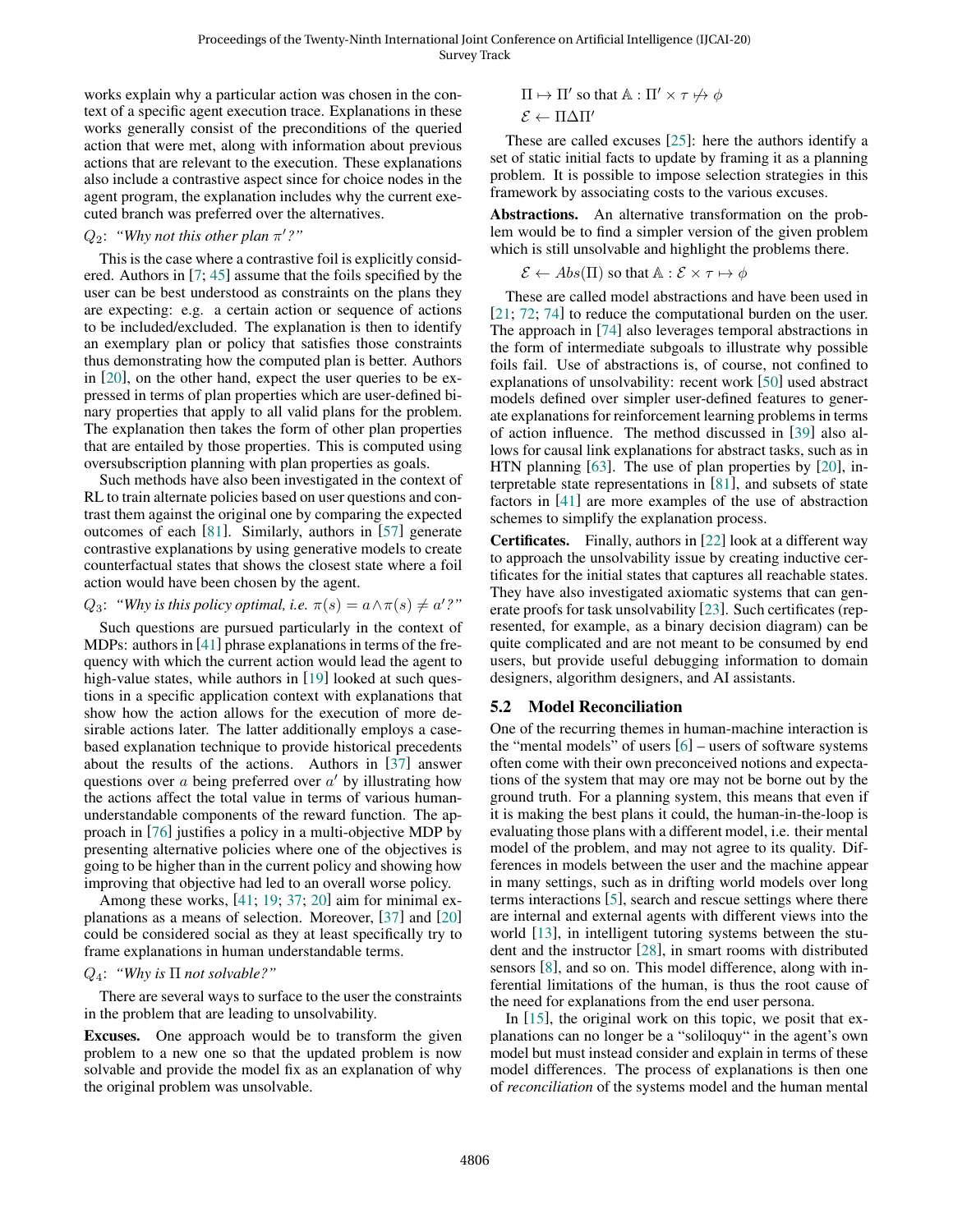model so that both can agree on the property  $\tau$  of the decision being made. Thus, if  $\Pi^{\tilde{H}}$  is the mental model of the user, the model reconciliation process requires that:

Given:  $A : \Pi \times \tau \mapsto \pi$  $\Pi^H + \mathcal{E} \rightarrow \hat{\Pi}^H$  such that  $\mathbb{A} : \hat{\Pi}^H \times \tau \mapsto \pi$ .

In the original work, the mental model was assumed to be known and reconciliation was achieved through a search in the space of models induced by the difference between the system model and the mental model, until a model is found where  $\tau$  holds. The difference between this intermediate model and the mental model is provided as an explanation.

Social. Such explanations are inherently social in being able to explicitly capture the effect of expectations in the explanation process. In user studies conducted in [\[12\]](#page-6-23), it was shown that participants were indeed able to identify the correct  $\tau$  based on an explanation. Note that, in the model reconciliation framework, the mental model is just a version of the decision making problem at hand which the agent believes the user is operating under. This may be a graph, a planning problem, or even a logic program. The notion of model reconciliation is agnostic to the actual representation.

Contrastive. The contrastive nature of these explanations comes from how the model update preserves  $\tau$  of the given plan as opposed to the foil, which may be implicitly [\[15\]](#page-6-22) or explicitly [\[72\]](#page-8-15) provided. This is also closely tied with the selection process of those model updates.

Selective. In [\[15\]](#page-6-22), the explanation content was selected based on minimality of model update: min  $|\Pi \Delta \Pi^{H}|$ . The minimal explanation is not unique and it was shown in [\[86\]](#page-8-17) how users attribute different value to theoretically equivalent model updates, thereby motivating further research on how to select among several competing explanations for the user.

### Model Reconciliation Expansion Pack

The last couple of years have seen extensive work on this topic, primarily focused on relaxing the assumptions made on the mental model in the original model reconciliation work, and expanding the scope of problems addressed by it (such as in the explanation of logic programs [\[65;](#page-8-18) [79\]](#page-8-19)).

Model Uncertainty. One of the primary directions of work has been in considering uncertainty about the mental model. In [\[71\]](#page-8-20), authors show how to reconcile with a set of possible mental models  $\{\Pi_i^H\}$  and also demonstrate how the same framework can be used to explain to multiple users in the loop. In [\[72\]](#page-8-15), on the other hand, the authors estimate the mental model from the provided foil.

Inference Reconciliation. The original work on model reconciliation assumed an user with identical inferential capability (optimal or sound as the case may be) to the planner. However, as we saw previously, much of XAIP has been about dealing with the computational limits of users. Model reconciliation approaches have started adapting to this [\[72;](#page-8-15) [74\]](#page-8-16) by identifying from the given foil the simplest abstraction of their model to explain in. [\[74\]](#page-8-16) provides further inferential assistance in the form of unmet subgoals.

Unsolvability. An important aspect of human-planner interaction, where inferential limitations play an outsized part, is the case of unsolvability. An interesting case of this is recently explored in [\[69\]](#page-8-5) where the domain acquisition problem has been cast into the model reconciliation framework, reusing [\[74\]](#page-8-16) to help out the domain designer persona when they cannot figure out why their domain has no solutions or the solutions do not match their expectation.

Model-free Model Reconciliation. So far, model reconciliation has considered the mental model explicitly. This may not be necessary. At the end of the day, the explanation includes information regarding the agent model and what it include and do not include. The mental model only helps the system to filter what new information is relevant to the user. Thus an alternative would be to predict how model information can affect the expectation of the user [\[70\]](#page-8-21) by learning a labeling model that takes a state-action-state tuple, a subset of information about the system's model and whether the user after receiving the information would find this tuple explicable. The learned model then drives the search to determine what information should be exposed to the user.

Lies and Deception. In the original work on model reconciliation,  $\mathcal E$  was always constrained to be consistent with the ground truth  $\Pi$ . In [\[10;](#page-6-24) [9\]](#page-6-25) we showed how this can be relaxed to hijack the model reconciliation process into producing false explanations, opening up intriguing avenues of research on the ethics of mental modeling in planning. This can be an issue in model-free model reconciliation as well, in that explanations no longer need to be faithful to the original model but instead be whatever the explainee finds satisfying.

# 6 Plan-based Explanations

Finally, we look at the role of plans in explanatory dialogue. Works like [\[52;](#page-7-22) [67\]](#page-8-22) have explored explanations in the form of a plan that explains a set of observations, while methods like [\[78\]](#page-8-23) have looked at ways to generate the most likely explanation for why a plan failed. Beyond inferential support in human-AI interaction, the qualitative structure of plans has also been used for plan-reuse and validation [\[38\]](#page-7-23).

Plan / Policy Summarization. With regards to the role of plans in explanatory dialogue, one area we want to highlight in greater detail is that of plan or policy summarization. When the system is generating solutions over long time horizons and over large state spaces, presentation of the plan or policy to the user becomes difficult. One way to approach this issue is through verbalization of plans: e.g. paths taken by a robot [\[61\]](#page-8-24) along different dimensions of interest such as levels of abstraction, specificity, and locality. Recent work has also attempted at domain-independent methods for plan summarization [\[8\]](#page-6-12) by using the model reconciliation process with an empty mental model to compute the minimal subset of causal links required to justify each action in a plan.

Abstraction schemes can also simplify the decision structure and allow the user to drill down as required. [\[77\]](#page-8-25) looks at the possibility of employing state abstraction that project out low importance features. On the other hand, [\[73\]](#page-8-26) generates temporal abstractions for a given policy by automati-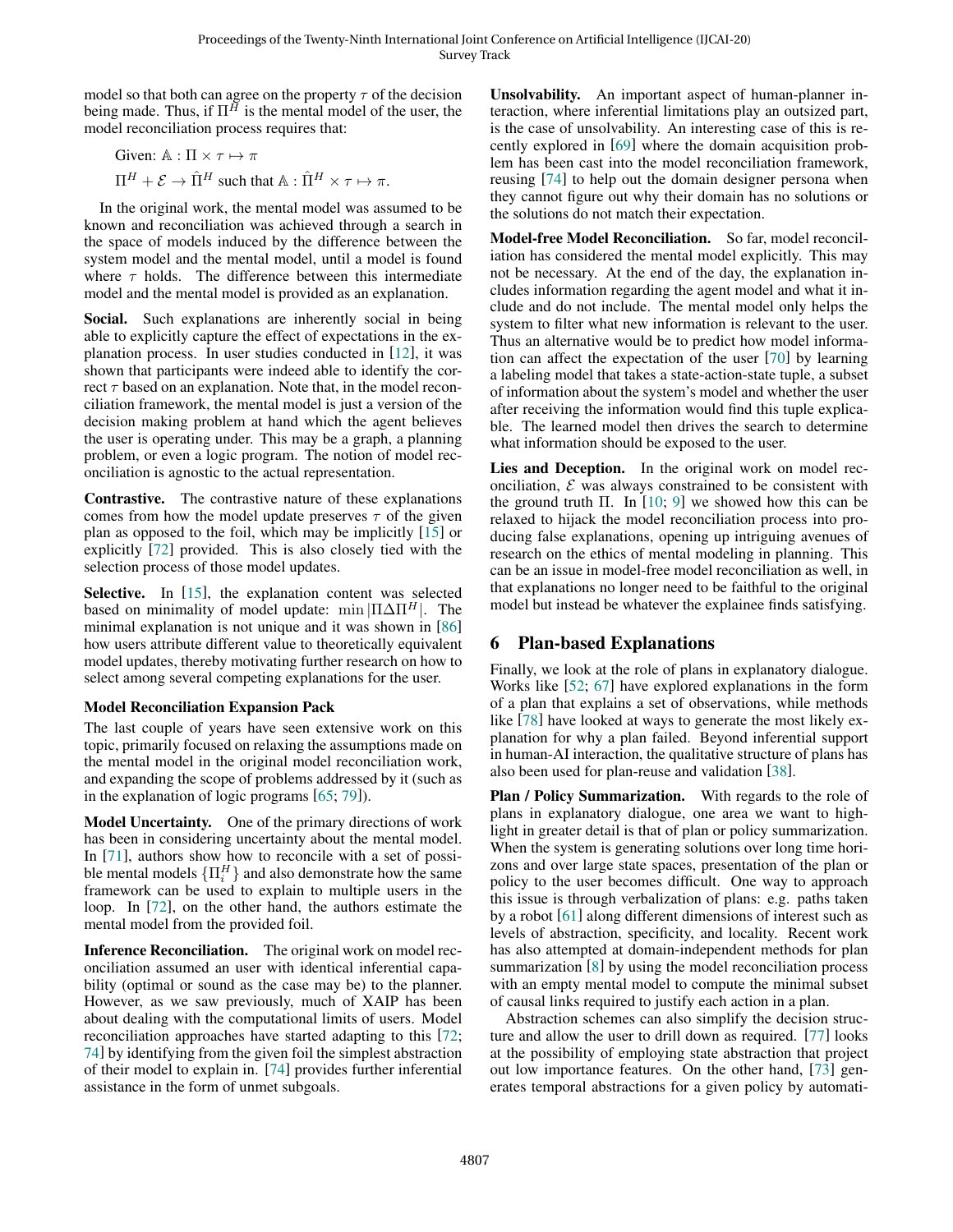Proceedings of the Twenty-Ninth International Joint Conference on Artificial Intelligence (IJCAI-20) Survey Track



Figure 1: Summary of results: size of a circle is proportional to number of papers in a year, smallest being 1 (2020 is still in progress).

cally extracting subgoals. The approach in [\[85\]](#page-8-28) takes advantage of both schemes by mapping policies learned through Deep Q-learning methods to a policy for a semi-aggregated MDP that employs both user-specified state aggregation features and temporally extended actions in the form of skills automatically generated from the learned policy. A related work [\[16\]](#page-6-26), looks at the use of soft decisions trees to create hierarchical representations of policies. A different approach is taken in [\[47\]](#page-7-25) where users are presented partial plans that they can figure out completions of, based on their knowledge of the task. This is done by using various psychologically feasible computational models.

Another possibility would be to allow the user to ask questions about generated policies: e.g. *"Under what conditions is action*  $a_i$  *performed"?* This was investigated in [\[33\]](#page-7-26), where both queries and answers were expressed in terms of userspecified features. [\[43\]](#page-7-27) looked at cases where the user is not just interested in learning details of the model underlying the current decisions but rather how it differs from possible alternatives, by using LTL formulas that are true in a target set of plan traces but are not satisfied by a specified alternate set.

# 7 Concluding Remarks

This concludes our discussion on how the different components of a decision making problem can contribute to an explanation of its solution – the problem definition, the algorithm, and artifacts of the solution itself. We will end with a few remarks on emerging trends in the world of XAIP.

Explainability and Communication. In this paper, we focused mostly on the *content* of explanations in the explanatory process – we did not touch on how such content is communicated to the user. Existing work has looked at a variety of modalities including natural language [\[61\]](#page-8-24), and graphical [\[8;](#page-6-12) [29\]](#page-6-4) and mixed-reality interfaces [\[14\]](#page-6-27) (or a mixture of both [\[64\]](#page-8-29)). XAIP and user experience (UX) design are inseparable topics [\[58\]](#page-7-28) going forward as planning and technologies mature and come into contact with end users. In fact, the International Conference on Automated Planning and Scheduling (ICAPS) – the premier conference on planning – is going to oversee an Explaianble AI Planning (XAIP) Workshop with this special theme in 2020 as a joint effort with the organizers of the formerly User Interfaces and Scheduling and Planning (UISP) Workshop at the same venue, hopefully fostering new exciting research in this emerging direction.

Emerging Landscape. While the works explored here are mostly after-the-fact explanations, i.e. after a plan has been computed (or no plan has been found), in recent work [\[13\]](#page-6-3) we demonstrated how the possibility of having to explain its decisions can be folded into an agent's reasoning stage itself. Authors in [\[75\]](#page-8-7) have also made similar efforts to combining consideration of explanations into the representation of planning problems. This is a well-known phenomenon in human behavior: we are known to make better decisions when we are asked to explain them [\[53\]](#page-7-29). By adopting a similar philosophy, we can potentially achieve better, more human-aware, behavior in XAIP-enabled agents as well, thereby opening up a whole new horizon in automated planning techniques.

Early attempts at this, employing search in the space of models [\[13\]](#page-6-3), had proved computationally prohibitive. However, recent work [\[68\]](#page-8-27) has shown that achieving such behavior is computationally no harder than its classical planning counterpart! Furthermore, recognizing that plans are not made in vacuum but often in the context of interactions with end users, *can lead to a more efficient planning process with explainable components than without*, for example, in collaborative planning scenarios [\[29\]](#page-6-4) or in anytime planners that can preserve high-level constraints in partial plans as it plans along [\[26\]](#page-6-28). As the XAIP community comes to terms with its own accuracy versus efficiency trade-offs, parallel to similar arguments in the XAI community at large, a whole new world of possibilities open up in imbuing established planning approaches with the latest and best XAIP-components.

### Acknowledgements

Kambhampati's research is supported in part by ONR grants N00014-16-1-2892, N00014-18-1-2442, N00014-18-1-2840, and N00014-19-1-2119, an AFOSR grant FA9550-18-1- 0067, a DARPA SAIL-ON grant W911NF-19-2-0006, NSF grants 1936997 (C-ACCEL), 1844325, and a NASA grant NNX17AD06G.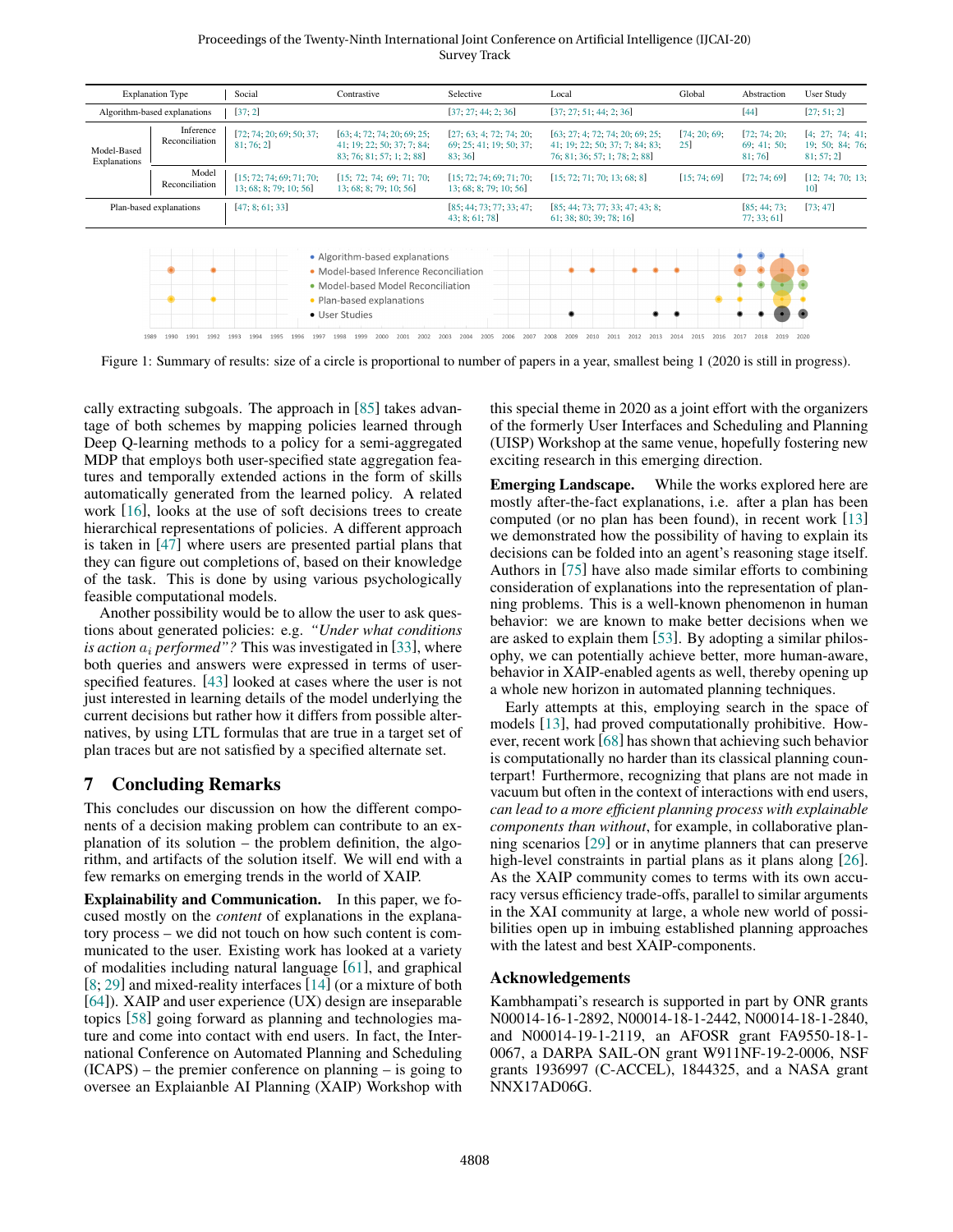## References

- <span id="page-6-13"></span>[1] Tobias Ahlbrecht and Michael Winikoff. Explaining Aggregate Behaviour in Cognitive Agent Simulations Using Explanation. In *EXTRAAMAS Workshop*, 2019.
- <span id="page-6-9"></span>[2] Andrew Anderson, Jonathan Dodge, Amrita Sadarangani, Zoe Juozapaitis, Evan Newman, Jed Irvine, Souti Chattopadhyay, Alan Fern, and Margaret Burnett. Explaining Reinforcement Learning to Mere Mortals: An Empirical Study. In *IJCAI*, 2019.
- <span id="page-6-0"></span>[3] Sule Anjomshoae, Amro Najjar, Davide Calvaresi, and Kary Främling. Explainable Agents and Robots: Results from a Systematic Literature Review. In *AAMAS*, 2019.
- <span id="page-6-11"></span>[4] Pascal Bercher, Susanne Biundo, Thomas Geier, Thilo Hoernle, Florian Nothdurft, Felix Richter, and Bernd Schattenberg. Plan, Repair, Execute, Explain – How Planning Helps to Assemble Your Home Theater. In *ICAPS*, 2014.
- <span id="page-6-20"></span>[5] Dan Bryce, J Benton, and Michael W Boldt. Maintaining Evolving Domain Models. In *IJCAI*, 2016.
- <span id="page-6-19"></span>[6] John M Carroll and Judith Reitman Olson. Mental models in human-computer interaction. *Handbook of Human-Computer Interaction*, 1988.
- <span id="page-6-10"></span>[7] Michael Cashmore, Anna Collins, Benjamin Krarup, Senka Krivic, Daniele Magazzeni, and David Smith. Towards Explainable AI Planning as a Service. In *XAIP Workshop*, 2019.
- <span id="page-6-12"></span>[8] Tathagata Chakraborti, Kshitij P. Fadnis, Kartik Talamadupula, Mishal Dholakia, Biplav Srivastava, Jeffrey O. Kephart, and Rachel K. E. Bellamy. Planning and Visualization for a Smart Meeting Room Assistant – A Case Study in the Cognitive Environments Laboratory at IBM T.J. Watson Research Center, Yorktown. *AI Communication*, 2019.
- <span id="page-6-25"></span>[9] Tathagata Chakraborti and Subbarao Kambhampati. (How) Can AI Bots Lie? In *XAIP Workshop*, 2019.
- <span id="page-6-24"></span>[10] Tathagata Chakraborti and Subbarao Kambhampati. (When) Can AI Bots Lie? In *AIES/AAAI*, 2019.
- <span id="page-6-2"></span>[11] Tathagata Chakraborti, Anagha Kulkarni, Sarath Sreedharan, David E Smith, and Subbarao Kambhampati. Explicability? Legibility? Predictability? Transparency? Privacy? Security? The Emerging Landscape of Interpretable Agent Behavior. In *ICAPS*, 2019.
- <span id="page-6-23"></span>[12] Tathagata Chakraborti, Sarath Sreedharan, Sachin Grover, and Subbarao Kambhampati. Plan Explanations as Model Reconciliation – An Empirical Study. In *HRI*, 2019.
- <span id="page-6-3"></span>[13] Tathagata Chakraborti, Sarath Sreedharan, and Subbarao Kambhampati. Balancing Explanations and Explicability in Human-Aware Planning. In *IJCAI*, 2019.
- <span id="page-6-27"></span>[14] Tathagata Chakraborti, Sarath Sreedharan, Anagha Kulkarni, and Subbarao Kambhampati. Projection-Aware Task Planning and Execution for Human-inthe-Loop Operation of Robots in a Mixed-Reality Workspace. In *IROS*, 2018.
- <span id="page-6-22"></span>[15] Tathagata Chakraborti, Sarath Sreedharan, Yu Zhang, and Subbarao Kambhampati. Plan Explanations as Model Reconciliation: Moving Beyond Explanation as Soliloquy. In *IJCAI*, 2017.
- <span id="page-6-26"></span>[16] Youri Coppens, Kyriakos Efthymiadis, Tom Lenaerts, Ann Nowé, T Miller, R Weber, and D Magazzeni. Distilling Deep Reinforcement Learning Policies in Soft Decision Trees. In *XAI Workshop*, 2019.
- <span id="page-6-1"></span>[17] Dustin Dannenhauer, Michael W Floyd, Daniele Magazzeni, and David W Aha. Explaining Rebel Behavior in Goal Reasoning Agents. In *XAIP Workshop*, 2018.
- <span id="page-6-7"></span>[18] Anupam Datta, Shayak Sen, and Yair Zick. Algorithmic transparency via quantitative input influence: Theory and experiments with learning systems. In *IEEE Symposium on Security and Privacy (SP)*, 2016.
- <span id="page-6-14"></span>[19] Thomas Dodson, Nicholas Mattei, Joshua T. Guerin, and Judy Goldsmith. An English-Language Argumentation Interface for Explanation Generation with Markov Decision Processes in the Domain of Academic Advising. *TiiS*, 2013.
- <span id="page-6-5"></span>[20] Rebecca Eifler, Michael Cashmore, Jörg Hoffmann, Daniele Magazzeni, and Marcel Steinmetz. A New Approach to Plan-Space Explanation: Analyzing Plan-Property Dependencies in Oversubscription Planning. In *AAAI*, 2020.
- <span id="page-6-16"></span>[21] Thomas Eiter, Zeynep G Saribatur, and Peter Schüller. Abstraction for Zooming-In to Unsolvability Reasons of Grid-Cell Problems. In *XAI Workshop*, 2019.
- <span id="page-6-17"></span>[22] Salomé Eriksson, Gabriele Röger, and Malte Helmert. Unsolvability Certificates for Classical Planning. In *ICAPS*, 2017.
- <span id="page-6-18"></span>[23] Salomé Eriksson, Gabriele Röger, and Malte Helmert. A Proof System for Unsolvable Planning Tasks. In *ICAPS*, 2018.
- <span id="page-6-6"></span>[24] Maria Fox, Derek Long, and Daniele Magazzeni. Explainable Planning. In *XAI Workshop*, 2017.
- <span id="page-6-15"></span>[25] Moritz Göbelbecker, Thomas Keller, Patrick Eyerich, Michael Brenner, and Bernhard Nebel. Coming Up with Good Excuses: What to Do When No Plan Can be Found. In *ICAPS*, 2010.
- <span id="page-6-28"></span>[26] Antoine Grea, Laëtitia Matignon, and Samir Aknine. How Explainable Plans Can Make Planning Faster. In *XAI Workshop*, 2018.
- <span id="page-6-8"></span>[27] Samuel Greydanus, Anurag Koul, Jonathan Dodge, and Alan Fern. Visualizing and Understanding Atari Agents. In *ICML*, 2018.
- <span id="page-6-21"></span>[28] Sachin Grover, Tathagata Chakraborti, and Subbarao Kambhampati. What Can Automated Planning do for Intelligent Tutoring Systems? In *ICAPS Scheduling and Planning Applications Workshop*, 2018.
- <span id="page-6-4"></span>[29] Sachin Grover, Sailik Sengupta, Tathagata Chakraborti, Aditya Prasad Mishra, and Subbarao Kambhampati. RADAR: Automated Task Planning for Proactive Decision Support. *HCI Journal*, 2020.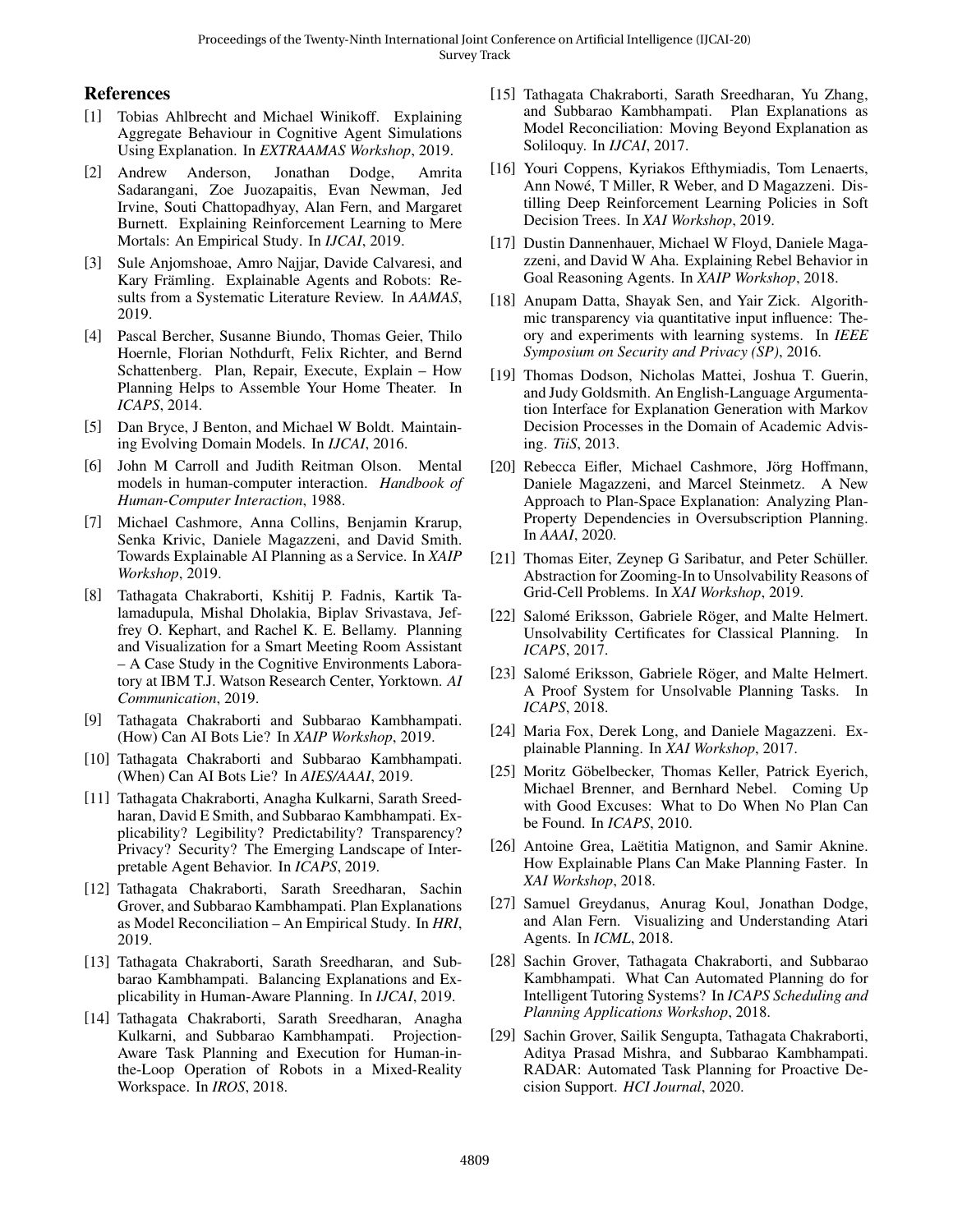- <span id="page-7-1"></span>[30] David Gunning. Explainable Artificial Intelligence (XAI). *Defense Advanced Research Projects Agency (DARPA)*, 2017.
- <span id="page-7-0"></span>[31] David Gunning and David W Aha. DARPA's Explainable Artificial Intelligence Program. *AI Magazine*, 2019.
- <span id="page-7-2"></span>[32] Marc Hanheide, Moritz Göbelbecker, Graham S Horn, Andrzej Pronobis, Kristoffer Sjöö, Alper Aydemir, Patric Jensfelt, Charles Gretton, Richard Dearden, Miroslav Janicek, et al. Robot Task Planning and Explanation in Open and Uncertain Worlds. *Artificial Intelligence*, 2017.
- <span id="page-7-26"></span>[33] Bradley Hayes and Julie A Shah. Improving Robot Controller Transparency Through Autonomous Policy Explanation. In *HRI*, 2017.
- <span id="page-7-8"></span>[34] Jörg Hoffmann and Daniele Magazzeni. Explainable AI Planning (XAIP): Overview and the Case of Contrastive Explanation. In *Reasoning Web. Explainable Artificial Intelligence*, 2019. Extended Abstract.
- <span id="page-7-17"></span>[35] R. Howey, D. Long, and M. Fox. VAL: Automatic Plan Validation, Continuous Effects and Mixed Initiative Planning Using PDDL. In *ICTAI*, 2004.
- <span id="page-7-12"></span>[36] Tobias Huber and Elisabeth André. Introducing Selective Layer-Wise Relevance Propagation to Dueling Deep Q-learning. In *XAI Workshop*, 2019.
- <span id="page-7-14"></span>[37] Zoe Juozapaitis, Anurag Koul, Alan Fern, Martin Erwig, and Finale Doshi-Velez. Explainable Reinforcement Learning via Reward Decomposition. In *XAI Workshop*, 2019.
- <span id="page-7-23"></span>[38] Subbarao Kambhampati. A Classification of Plan Modification Strategies Based on Coverage and Information Requirements. In *AAAI Spring Symposium on Case Based Reasoning*, 1990.
- <span id="page-7-15"></span>[39] Subbarao Kambhampati. Mapping and Retrieval During Plan Reuse: A Validation Structure Based Approach. In *AAAI*, 1990.
- <span id="page-7-16"></span>[40] Subbarao Kambhampati and James A Hendler. Flexible reuse of plans via annotation and verification. In *the International Conference on Artificial Intelligence Applications*, 1989.
- <span id="page-7-20"></span>[41] Omar Zia Khan, Pascal Poupart, and James P Black. Minimal Sufficient Explanations for Factored Markov Decision Processes. In *ICAPS*, 2009.
- <span id="page-7-10"></span>[42] Been Kim, Martin Wattenberg, Justin Gilmer, Carrie Cai, James Wexler, Fernanda Viegas, and Rory Sayres. Interpretability Beyond Feature Attribution: Quantitative Testing with Concept Activation Vectors (TCAV). In *ICML*, 2018.
- <span id="page-7-27"></span>[43] Joseph Kim, Christian Muise, Ankit Shah, Shubham Agarwal, and Julie Shah. Bayesian Inference of Linear Temporal Logic Specifications for Contrastive Explanations. In *IJCAI*, 2019.
- <span id="page-7-13"></span>[44] Anurag Koul, Sam Greydanus, and Alan Fern. Learning Finite State Representations of Recurrent Policy Networks. In *ICLR*, 2018.
- <span id="page-7-18"></span>[45] Benjamin Krarup, Michael Cashmore, Daniele Magazzeni, and Tim Miller. Model-Based Contrastive Explanations for Explainable Planning. In *XAIP Workshop*, 2019.
- <span id="page-7-3"></span>[46] Anagha Kulkarni, Sarath Sreedharan, Sarah Keren, Tathagata Chakraborti, David E. Smith, and Subbarao Kambhampati. Design for Interpretability. In *XAIP Workshop*, 2019.
- <span id="page-7-25"></span>[47] Isaac Lage, Daphna Lifschitz, Finale Doshi-Velez, and Ofra Amir. Exploring Computational User Models for Agent Policy Summarization. In *IJCAI*, 2019.
- <span id="page-7-5"></span>[48] Pat Langley. Varieties of explainable agency. In *XAIP Workshop*, 2019.
- <span id="page-7-4"></span>[49] Pat Langley, Ben Meadows, Mohan Sridharan, and Dongkyu Choi. Explainable Agency for Intelligent Autonomous Systems. In *IAAI/AAAI*, 2017.
- <span id="page-7-21"></span>[50] Prashan Madumal, Tim Miller, Liz Sonenberg, and Frank Vetere. Explainable Reinforcement Learning Through a Causal Lens. In *AAAI*, 2020.
- <span id="page-7-11"></span>[51] Maurıcio C Magnaguagno, Ramon Fraga Pereira, Martin D Móre, and Felipe Meneguzzi. Web Planner: A Tool to Develop Classical Planning Domains and Visualize Heuristic State-Space Search. In *ICAPS Workshop on User Interfaces in Scheduling and Planning*, 2017.
- <span id="page-7-22"></span>[52] Ben Leon Meadows, Pat Langley, and Miranda Jane Emery. Seeing Beyond Shadows: Incremental Abductive Reasoning for Plan Understanding. In *AAAI Workshop on Plan, Activity, and Intent Recognition (PAIR)*, 2013.
- <span id="page-7-29"></span>[53] Hugo Mercier and Dan Sperber. Why do Humans Reason? Arguments for an Argumentative Theory. *Behavioral and Brain Sciences*, 2011.
- <span id="page-7-9"></span>[54] Tim Miller. Contrastive Explanation: A Structural-Model Approach. *arXiv:1811.03163*, 2018.
- <span id="page-7-6"></span>[55] Tim Miller. Explanation in Artificial Intelligence: Insights from the Social Sciences. *Artificial Intelligence*, 2019.
- <span id="page-7-24"></span>[56] Van Nguyen, Stylianos Loukas Vasileiou, Tran Cao Son, and William Yeoh. Conditional Updates of Answer Set Programming and Its Application in Explainable Planning. In *AAMAS*, 2020. Extended Abstract.
- <span id="page-7-19"></span>[57] Matthew L Olson, Lawrence Neal, Fuxin Li, and Weng-Keen Wong. Counterfactual States for Atari Agents via Generative Deep Learning. In *XAI Workshop*, 2019.
- <span id="page-7-28"></span>[58] R. G. Freedman, T. Chakraborti, K. Talamadupula, D. Magazzeni and J. D. Frank. User Interfaces and Scheduling and Planning: Workshop Summary and Proposed Challenges. In *AAAI Spring Symposium on Designing the User Experience of Artificial Intelligence*, 2018.
- <span id="page-7-7"></span>[59] Marco Tulio Ribeiro, Sameer Singh, and Carlos Guestrin. "Why Should I Trust You?" Explaining the Predictions of Any Classifier. In *KDD*, 2016.